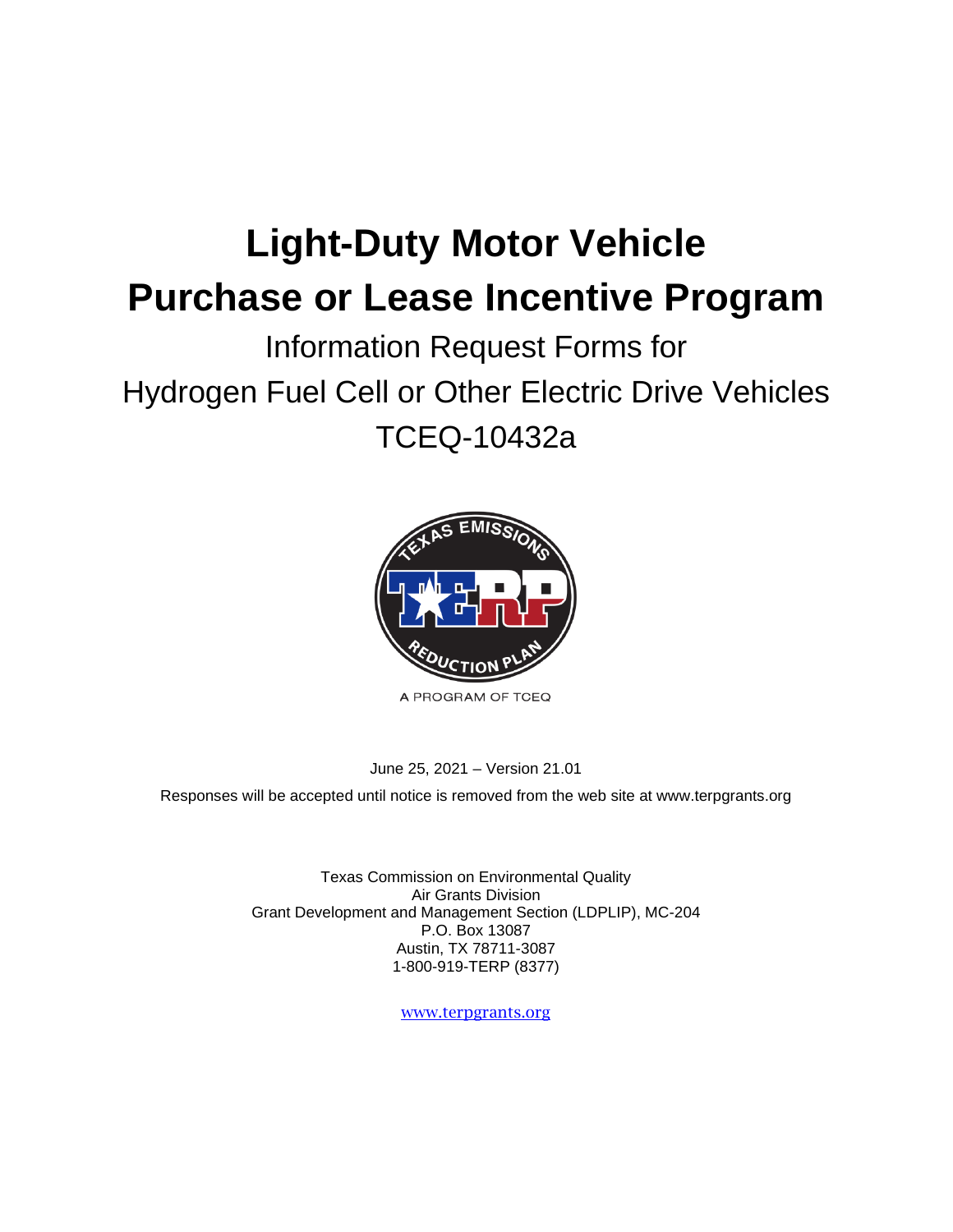### **Light-Duty Motor Vehicle Purchase or Lease Incentive Program Information Request Forms for Hydrogen Fuel Cell or Other Electric Drive Vehicles Form 1 – Contact Information**

#### **1. Company/Entity Information**

| .<br>ıme:<br>-------<br>$  -$ |  |
|-------------------------------|--|
|                               |  |

#### **2. Company Representative**

| <b>Representative's Name:</b>  |  |
|--------------------------------|--|
| <b>Representative's Title:</b> |  |
| <b>Address:</b>                |  |
| City:                          |  |
| State:                         |  |
| Zip Code:                      |  |
| <b>E-Mail Address:</b>         |  |
| <b>Primary Phone Number:</b>   |  |
| <b>Secondary Phone Number:</b> |  |
| Fax Number:                    |  |

#### **3. Certification** *I certify that:*

*a. The company listed is the manufacturer of the motor vehicle(s) listed in this form;* 

*b. The information supplied here is true and accurate to the best of my knowledge;* 

- *c. The vehicles listed herein meet the eligibility requirements as defined in the Manufacturer Information Request Forms Instructions for Completion and Submission and Texas Health and Safety Code, §386.154; and*
- *d. I am duly authorized to submit this form to the TCEQ as required to demonstrate compliance with the provisions of 30 TAC §114.612*

| <b>Name of Company Representative:</b><br>(Please Print) |  |
|----------------------------------------------------------|--|
| <b>Company Representative Title:</b>                     |  |
| <b>Signature of Company Representative:</b>              |  |
| Date of Signature:                                       |  |